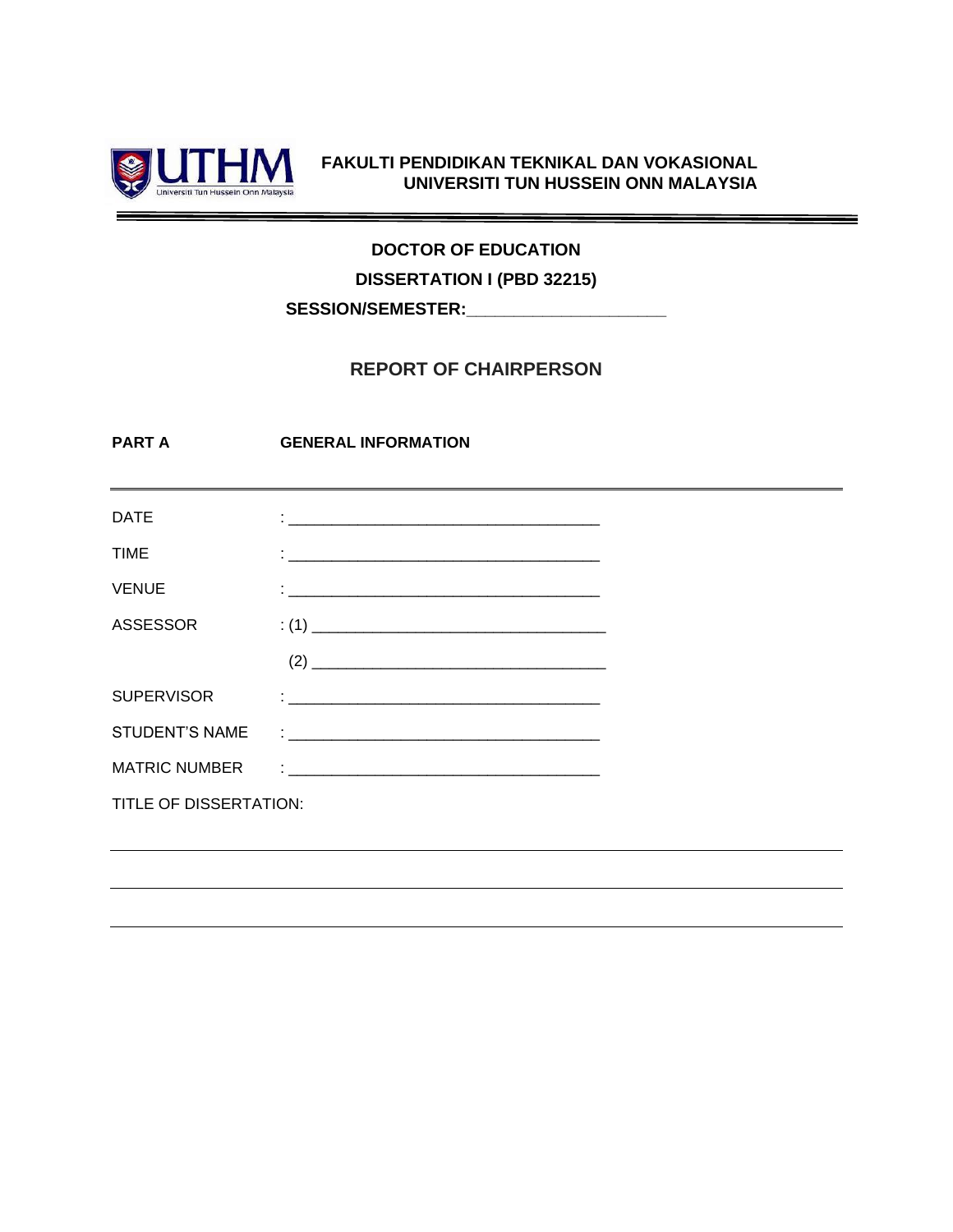#### **PART B: ASSESSORS' COMMENTS**

| $\overline{\mathsf{No}}$ | <b>Comments on formatting, language and writing style</b> |  |  |
|--------------------------|-----------------------------------------------------------|--|--|
|                          |                                                           |  |  |
|                          |                                                           |  |  |
|                          |                                                           |  |  |
|                          |                                                           |  |  |
|                          |                                                           |  |  |
|                          |                                                           |  |  |
|                          |                                                           |  |  |
|                          |                                                           |  |  |
|                          |                                                           |  |  |
|                          |                                                           |  |  |
|                          |                                                           |  |  |
|                          |                                                           |  |  |
|                          |                                                           |  |  |
| <b>No</b>                | <b>Chapter 1 : Evaluation Report</b>                      |  |  |
|                          |                                                           |  |  |
|                          |                                                           |  |  |
|                          |                                                           |  |  |
|                          |                                                           |  |  |
|                          |                                                           |  |  |
|                          |                                                           |  |  |
|                          |                                                           |  |  |
|                          |                                                           |  |  |
|                          |                                                           |  |  |
|                          |                                                           |  |  |
|                          |                                                           |  |  |
|                          |                                                           |  |  |
|                          |                                                           |  |  |
|                          |                                                           |  |  |
|                          |                                                           |  |  |
|                          |                                                           |  |  |
|                          |                                                           |  |  |
|                          |                                                           |  |  |
|                          |                                                           |  |  |
|                          |                                                           |  |  |
|                          |                                                           |  |  |
|                          |                                                           |  |  |
|                          |                                                           |  |  |
|                          |                                                           |  |  |
|                          |                                                           |  |  |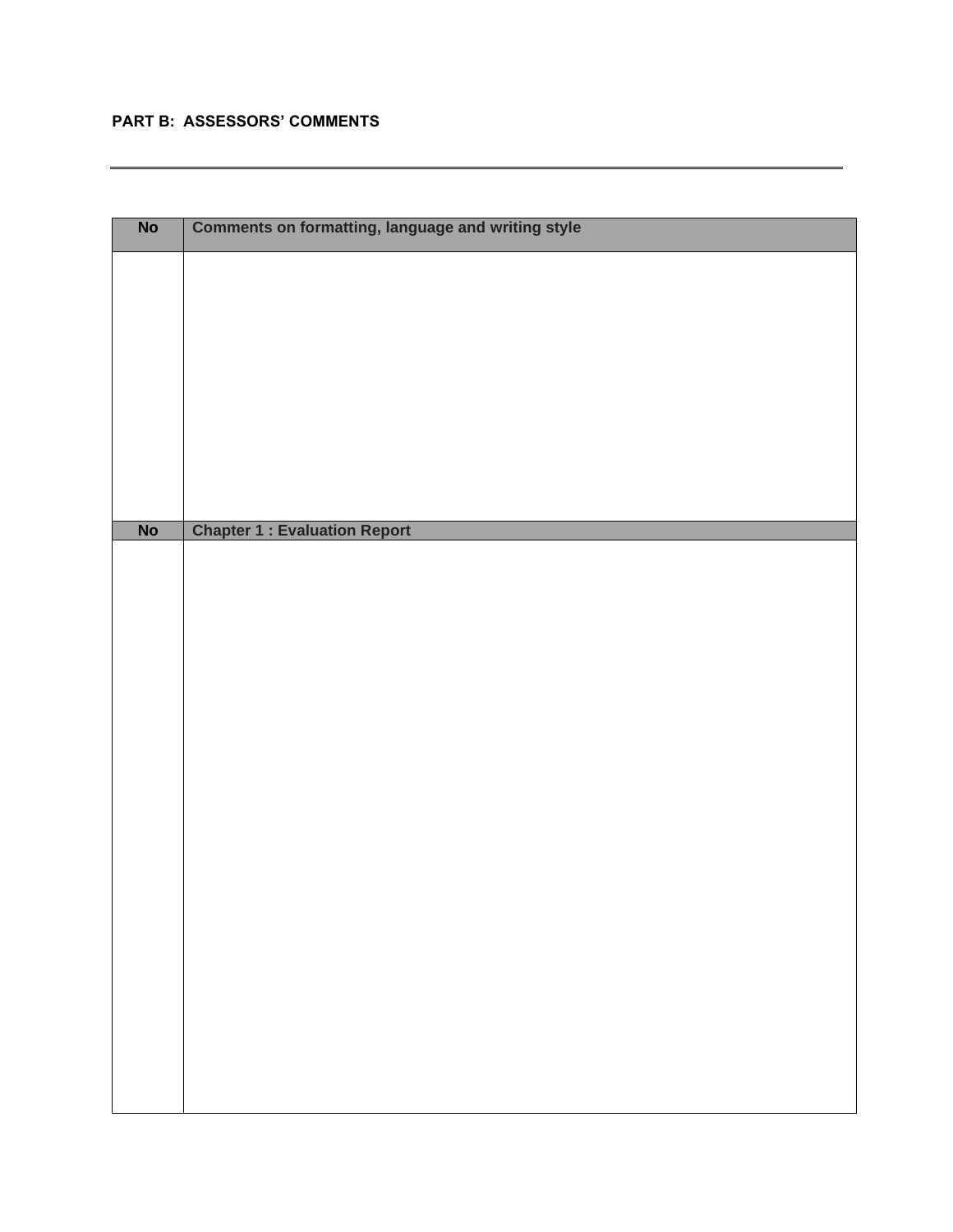| <b>No</b> | <b>Chapter 2 : Evaluation Report</b> |  |  |
|-----------|--------------------------------------|--|--|
|           |                                      |  |  |
|           |                                      |  |  |
|           |                                      |  |  |
|           |                                      |  |  |
|           |                                      |  |  |
|           |                                      |  |  |
|           |                                      |  |  |
|           |                                      |  |  |
|           |                                      |  |  |
|           |                                      |  |  |
|           |                                      |  |  |
|           |                                      |  |  |
|           |                                      |  |  |
|           |                                      |  |  |
| <b>No</b> | <b>Chapter 3 : Evaluation Report</b> |  |  |
|           |                                      |  |  |
|           |                                      |  |  |
|           |                                      |  |  |
|           |                                      |  |  |
|           |                                      |  |  |
|           |                                      |  |  |
|           |                                      |  |  |
|           |                                      |  |  |
|           |                                      |  |  |
|           |                                      |  |  |
|           |                                      |  |  |
|           |                                      |  |  |
|           |                                      |  |  |
|           |                                      |  |  |
|           |                                      |  |  |
|           |                                      |  |  |
|           |                                      |  |  |
| No        | <b>General Comments</b>              |  |  |
|           |                                      |  |  |
|           |                                      |  |  |
|           |                                      |  |  |
|           |                                      |  |  |
|           |                                      |  |  |
|           |                                      |  |  |
|           |                                      |  |  |
|           |                                      |  |  |
|           |                                      |  |  |
|           |                                      |  |  |
|           |                                      |  |  |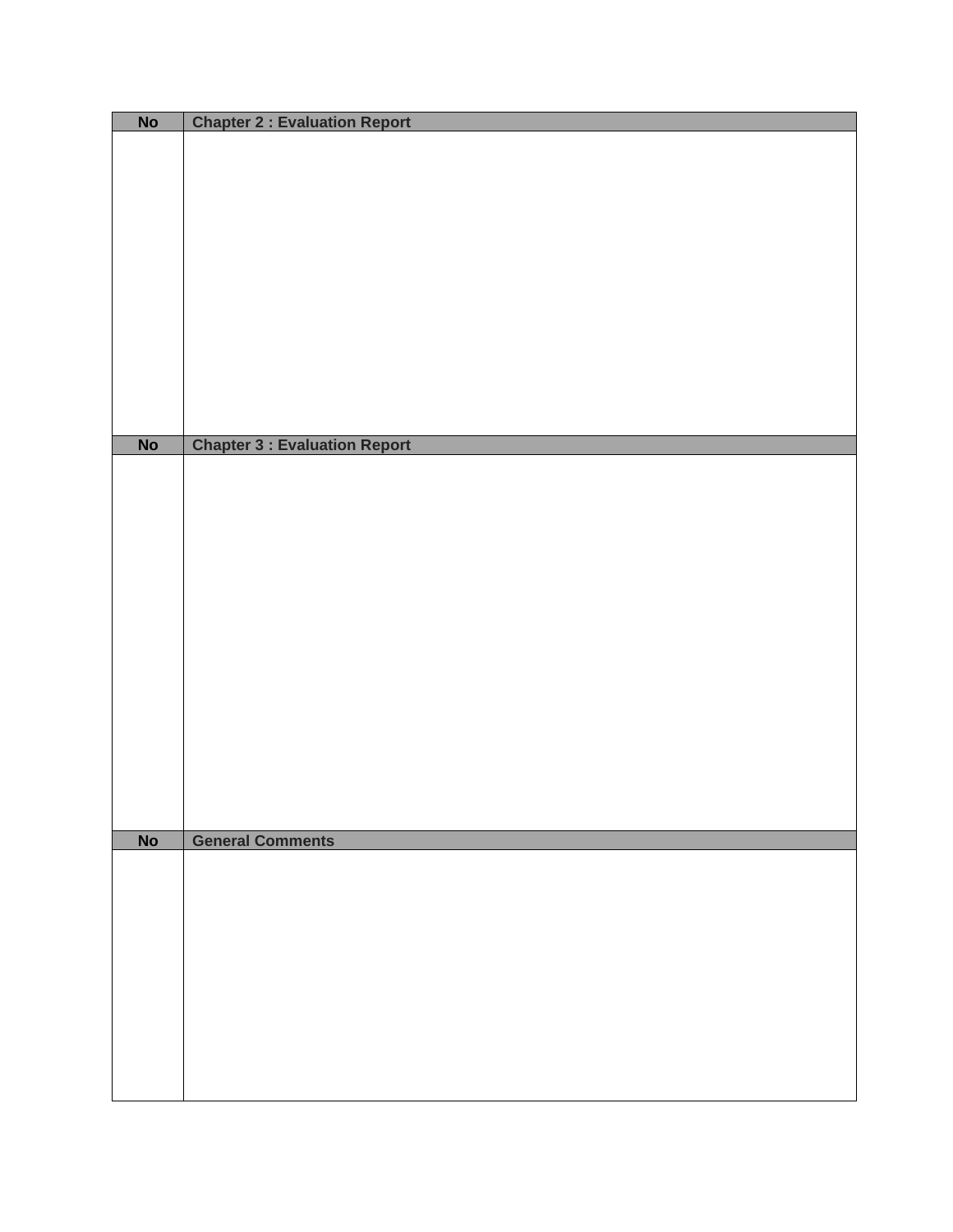#### **PART C: RECOMMENDATIONS FOR IMPROVEMENT**

# *RESULT*

*(Tick one box only)*

| 1 | Passed without corrections (marks > 85%) |
|---|------------------------------------------|
| 2 | Passed with corrections (marks $> 65\%)$ |
| 3 | Resubmission (marks < 65%)               |
| 4 | Failed (marks < 60%)                     |

#### *\*If result No. 2, the correction need approved by Assessor.*

**Chairperson: Assessor 1: Assessor 2:**

\_\_\_\_\_\_\_\_\_\_\_\_\_\_\_\_\_\_\_ \_\_\_\_\_\_\_\_\_\_\_\_\_\_\_\_\_\_\_ \_\_\_\_\_\_\_\_\_\_\_\_\_\_\_\_\_\_ Name: Name: Name: